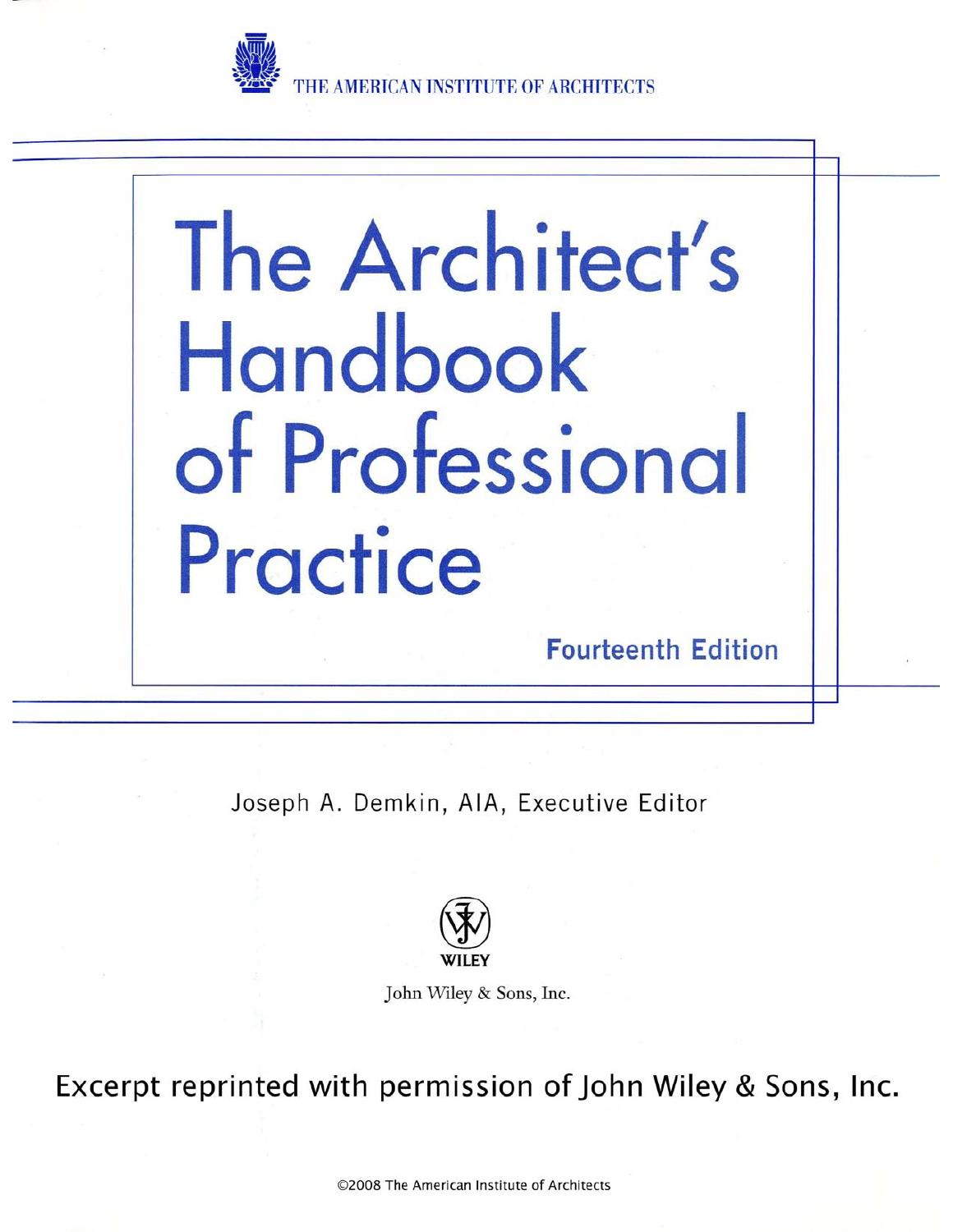# 10.5 Retaining and Archiving Records

Evan H. Shu, FAIA

*Sound archiving policies and procedures offer practical benefits to all architecture firms. After project completion, knowing what records to keep, how long to keep them, and how to store them are important practice considerations for all architecture firms.*

In the course of practice, architects generate a lot of paper and countless computer<br>files. Every office grapples with what to do with this mass of information both dur-<br>ing the delivery of project services and after those n the course of practice, architects generate a lot of paper and countless computer files. Every office grapples with what to do with this mass of information both durwhat to keep and what to throw away is best done with a systematic approach rather than leaving such decisions to periodic bouts of office-cleaning frenzy. Even an office with records retention guidelines in place should carefully review them on a periodic basis—particularly in view of the proliferation of electronically generated information and digital storage media and the resulting changes in the role of paper-based documentation.

# DEVELOPING A RECORDS RETENTION POLICY

Different and sometimes conflicting advice is given on the subject of records retention. Some people recommend getting rid of everything as soon as you can, while others suggest keeping everything forever. With such varying advice, it is tempting to manage records retention solely from a legal perspective, in other words, in terms of how long after a project is complete the firm remains vulnerable to potential lawsuits. A number of states have a statute of repose that limits the time in which an action may be brought to a period that begins with a specific documented event, such as substantial completion of a project. These times may range from four to fifteen years. Although familiarity with these laws is necessary, they should not be the only consideration in deciding which records to retain.

Evaluate how your firm currently handles records once a project is no longer active. Take the opportunity to determine which records are important to preserve and to write a records retention policy. Remember, though, that a key factor for the success of such a policy is whether the procedures it mandates are practical for firm employees to implement and maintain in the office environment.

# Evaluate Current Practices

A good first step in designing an office records retention policy is to evaluate the firm's current day-to-day project filing and record-keeping practices. In a best-case scenario, minor modifications of existing office procedures can be made to vastly improve future archiving requirements.

A vital cog in records retention policy is the person or people who do the daily work of project record keeping. Is it the project architects, the job captains, the administrative assistants, or a combination of staff? Once this has been determined, find out what typically happens to project documents once a project has concluded.

*Managing information does not mean saving everything.* 

*Schinnerer's Guidelines for Improving Practice* (September–October 2002)

Evan H. Shu is an architect and author. He writes frequently for *Architectural Record* and other publications and publishes "Cheap Tricks," a monthly newsletter and resource for DataCAD users. The original version of this topic appeared in the *2003 Update* volume of the Handbook.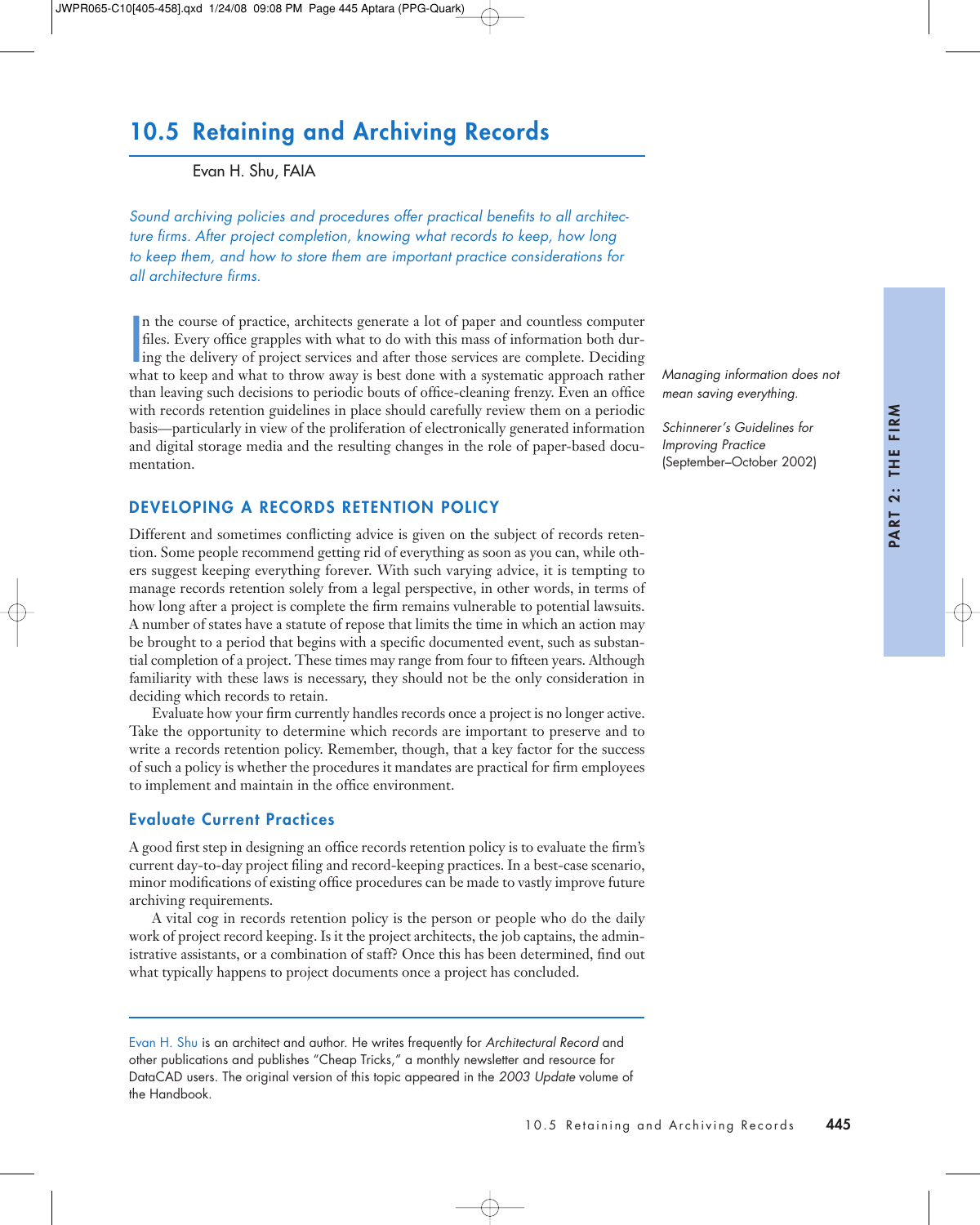#### LEGAL REASONS FOR RECORDS RETENTION

The time period in which claims can be filed for damages on building projects in a particular state is prescribed in state statutes of repose and statutes of limitations. Nearly all states have one or both of these statutes. To determine how long to keep records for a specific project, architects should check the professional services agreement for the project to verify which state was designated in the "choice of law" provision.

A statute of repose limits the length of time (usually from a project's date of substantial completion) in which a legal claim may be filed against certain designated parties involved in a construction project. Statutes of limitation designate the period in which a party bringing a claim should have reasonably known of injury or damages.

Statutes of repose are important for those in the construction industry because they protect designated classes of people, such as architects and engineers, from claims on a project after a certain number of years. For example, in Massachusetts, the statute protects contractors, licensed architects, and professional engineers (but excludes

owners and the party in possession of the property) from all torts (civil wrongs or injuries) after six years from the date of substantial completion of a project.

It is important to note, however, that statute of repose time limits are not always accepted. In some states, the statute of repose has been challenged as unconstitutional. Another variable is the way each state applies the statute. The type of legal claim, duration of the actionable period when a claim may be filed (as modifiable by "savings clauses," which allow for extensions of time), nature of the triggering event that starts the actionable time period, and class of people protected all vary from state to state.

Consult the statute of repose applicable to a particular project to determine the exact time frame and specific restrictions it stipulates. It is a good idea to periodically confirm this information with legal counsel, even for projects in the same jurisdiction, as the time frame and restrictions may change over time and could be subject to interpretation.

▶ Systems for maintaining current records are discussed in Information Management (10.3).

Answering the following questions will provide a starting point:

- What method of record keeping is used for current projects?
- Once a project is complete, what procedure is used for project archiving?
- Is there a way to retrieve archived information that could be useful for ongoing projects?
- Does the office have historical or legacy reasons for wanting to keep complete project records indefinitely?

#### Decide What Records to Keep

The topic "Information Management" in this chapter covers the key transition period between completion of a project and the archiving stage. During this time, overall project files can be winnowed to eliminate duplicate and superfluous files. Obvious archival items include drawings, specifications, and other design material, but other records should be retained as well. It is helpful to think of file records in three main archival categories: owner-architect records, team (consultant) records, and architect-contractor records.

Archived documents and records can serve as resources to tell a project story. How were specific decisions made? What were the results of those decisions? Particularly important are any changes in direction for a project. Why did the project go from three stories to two stories? Why did the floor surface change from carpeting to tile? Who approved the window manufacturer change? Documenting these decisions may be important from a legal aspect and for making decisions on future projects. Information accessed from an archived project can be used to help address similar questions for another project.

In addition, clients sometimes return to architects to request record drawings, specifications, or project design data to support their facility management needs. To respond to such requests, many firms still rely on staff "institutional memory"—namely, buttonholing the grizzled office veteran who seems to have archival information at the tip of his or her tongue. Good record keeping can enhance the ability of staff to quickly retrieve stored information and records.

*An effective records retention policy . . . should*

- *• Identify records by category,*
- *• Describe the length of time for retention,*
- *• Designate the method of storage and destruction, and*
- *• Establish a protocol for determining if documents not easily categorized should be retained or purged.*

*Schinnerer's Guidelines for Improving Practice* (September–October 2002)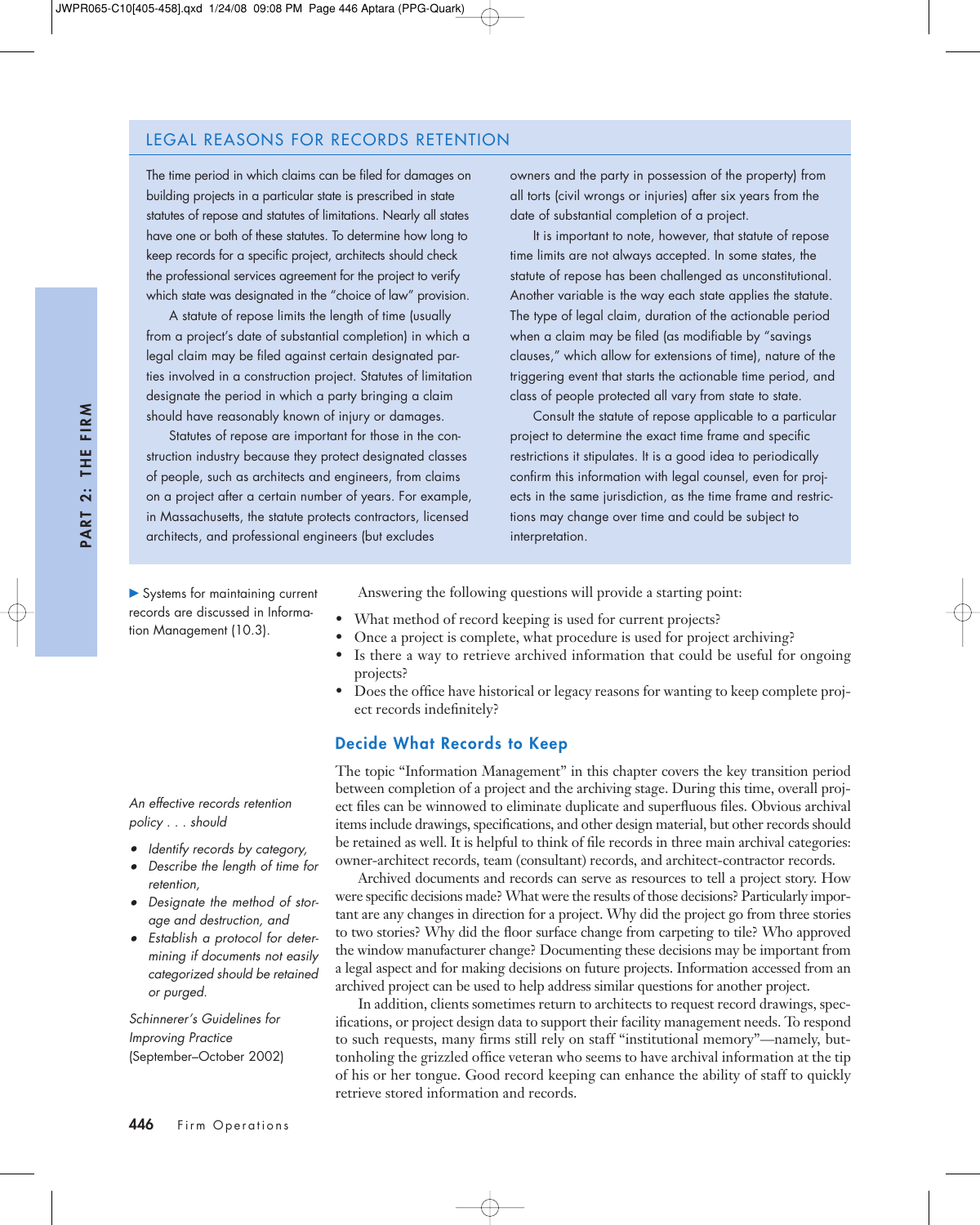# RECORD KEEPING TO CREATE A LEGACY

While this chapter focuses primarily on business practices that make sense for litigation protection and general record management, firms may have other reasons for archiving their records. Records can be kept for marketing use in a portfolio of the firm's work, as base documents for repeat business, as an archive for clients who want to use the architect's drawings in maintenance and upkeep of their facilities, and to help preserve the firm's and the individual architect's legacy. The first three uses can be easily accommodated within a firm's existing records management practices, but keeping records for architectural legacy requires some additional planning and commitment. Choices a firm makes regarding long-term record keeping, disaster response, storage conditions and longterm maintenance of records, and disposition of records affects the firm's ability to save records for the future.

#### Choosing Records that Document Your Firm's Legacy

From a practical standpoint, most architects are so busy thinking about the next job that they don't give themselves enough credit for their contributions to the built environment and the effect they may have on cultural history over the long term. Perhaps if they did consider their legacy more, architects would be more attentive to the retention of records that demonstrate the thought process behind their work.

Archivists and curators who preserve collections of architectural drawings focus on all aspects of the design and construction process, not just the end product as represented in as-built or record drawings. As caregivers to these records, they want to make available a broad group of materials—such as correspondence with clients and collaborators, specifications, sketches, design development, and working drawings reflecting the design and construction—to architectural historians, students, and other researchers. This broad spectrum of material allows a researcher to understand why the structure was created, the problems being solved, the influence client politics and funding had on the project, and the architect's initial ideas and collaborative work done to explore various solutions to the design problem.

Archivists cannot save these materials, though, unless architects save them initially. Saving records for legacy requires thinking about record keeping from an intellectual perspective, not just as a way to dispose of materials as soon as possible after a project has been completed.

Deciding to create a legacy record also implies confidence in the work done by the firm and that future generations will want to evaluate, comment on, appraise, and perhaps even write histories about the firm's work. Addressing the following questions can help architects determine which records will best document the firm's work beyond the legal statutes of repose:

- What makes the firm's architectural legacy important? How does the firm's work affect the community and region where a structure is located? Do projects show an innovative design, a use of new technology, or a reflection of an important function for that area?
- What types of records does the firm create during the design and construction process?
- How is project closeout completed? What types of documents are kept? Do the records document the design process well? Do they document the finished project well? Do they reflect the work of the firm and its collaborators?
- Beyond keeping records necessary for litigation protection, which of the records created for a project would document the firm's architectural legacy so others could understand the design process and intent?
- How is the firm saving CAD, BIM, and other digital records for the long term? Are they printed and saved as hard copy? If saved only as digital files, how are they archived? Does the firm have a mechanism in place to convert the digital records to the latest technology as the storage media, software, and hardware change? Does the firm store backups of records offsite? If the firm is in a disaster-prone area, is the backup kept at least fifty miles away?
- How would the firm handle a disaster such as a flood, earthquake, fire, or major water leak? Are the records protected? Will the firm attempt to salvage them if they are damaged?
- What are the storage conditions for the firm's hard copy and digital files?

As part of closeout procedures, records should be dated, labeled, and inventoried so current staff will be able to understand past projects and their types of records and arrangement. Taking time for this step will also allow future staff to access records more efficiently when they are needed for purposes such as marketing, use as base documents, or addressing the needs of clients. A good

*(continued)*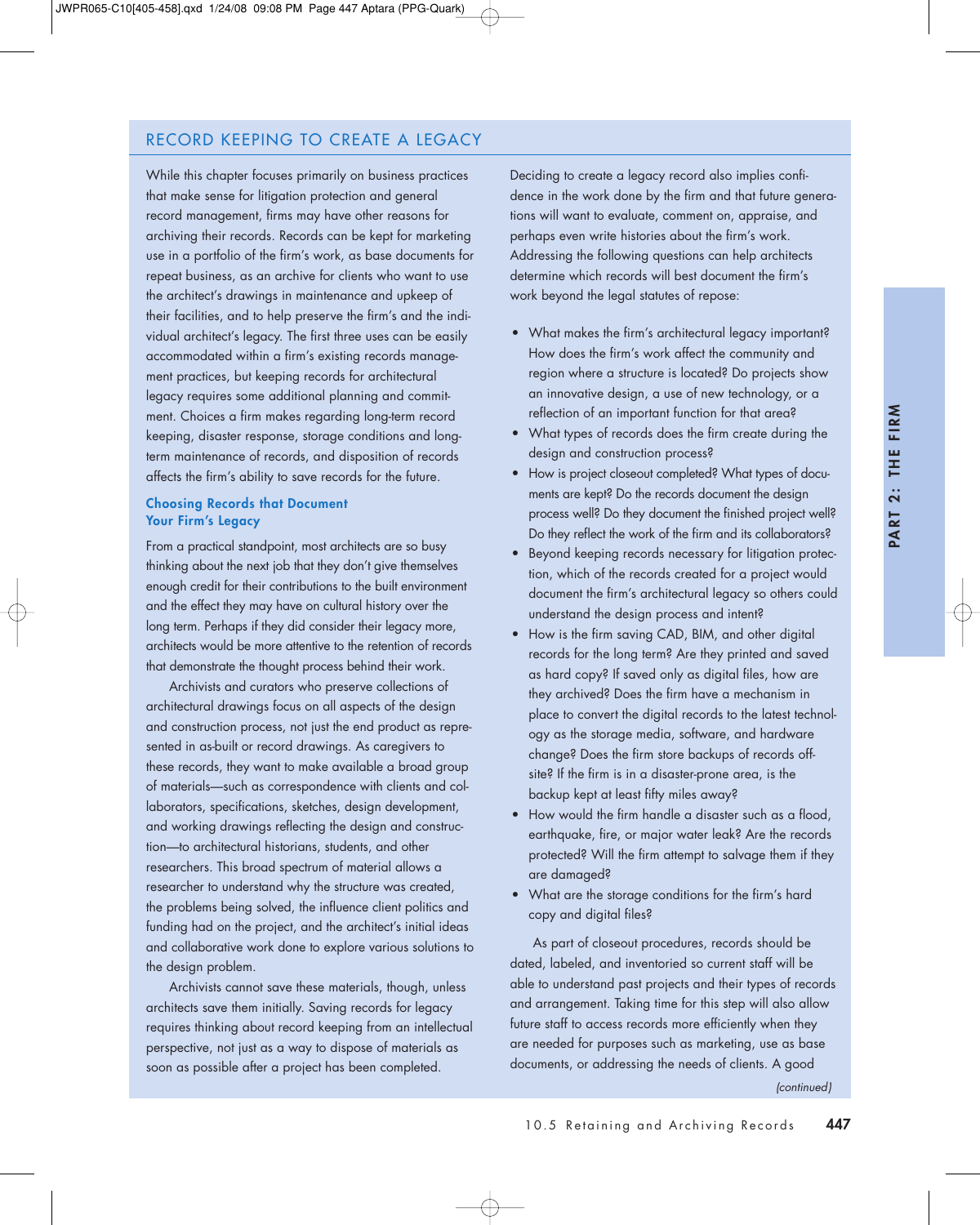PART 2: THE FIRM PART 2: THE FIRM inventory will also help archivists in the future understand the firm's work. Firms should ensure that inventories are printed and widely distributed, and that copies are kept off-site.

#### Disaster Planning

Every firm should prepare a disaster plan not only for the safety and well-being of employees but also for the protection and recovery of records. It does not take the severity of a hurricane or an earthquake to disrupt business. A fire, a flood, or even a water leak can destroy records and computer equipment, disrupt communications among employees, and expose employees and records to conditions that may have a long-term effect on their health. Any type of disaster can disrupt the function of a business and can often lead to business failure.

A firm should evaluate which records are critical to the survival of the practice once operations are up and running again. These records should include employee contact information; payroll, client billing, and other financial data; client background and contact information; record and equipment inventories; current project records, including on-the-board and digital drawings; and relevant project data. The firm's vital records, such as office building plans; location of critical shutoffs for water, gas, and electrical power; fire suppression system locations; and insurance information should also be included. Identifying and providing safeguards and backup for vital records will help ensure a firm's survival after a disaster.

Instructions should be prepared for staff so they know whom to contact and the step-by-step procedure to implement once safe human access to damaged office or archive space has been authorized. Potential vendors for digital recovery, decontamination services, freeze-drying facilities, and other equipment needs should also be identified in advance. In addition, a small disaster kit with emergency supplies should be assembled. Flashlights with fresh batteries, waterproof extension cords, rubber boots, rubber gloves, particulate filter face masks, clean interleaving paper for blotting and drying records, plastic sheeting, and fans are all useful for gaining access to water-damaged records.

The Institute for Business & Home Safety (IBHS) and the Small Business Administration (SBA) have collaborated to develop *Open for Business: A Disaster Planning Toolkit for the Small Business Owner*, available online at the IBHS Web site. This guide can be downloaded at www.ibhs.org, or free single copies in booklet or CD-ROM format can be requested by writing IBHS, 4775 East Fowler Avenue, Tampa, FL 33617. Archival organizations have also created useful templates for evaluating and preparing for disaster response with a focus on historical records. These will drastically cut down on preparation time and provide a blueprint for action. New England Archivists has a template called "DPlan," available from www.dplan.org, and the Council of State Archivists has a template at www.statearchivists.org/prepare/index.htm to help architects prepare a pocket size emergency response list to carry in your wallet for quick access in time of emergency.

#### Preservation Conditions

Good storage conditions are important for records preservation. Ideally, all records should be kept in a temperatureand humidity-controlled space. Temperatures of  $70^{\circ}F \pm 2^{\circ}$ and relative humidity of 45 percent  $\pm 2$  percentage points are comfortable for human beings and work well for storage of paper and digital materials. Since sophisticated HVAC systems are not generally installed in office areas, records should be kept in a location where the temperature and humidity are the most constant. This does not include most basements or attics or an unheated/un-air-conditioned storage shed with huge seasonal temperature and humidity fluctuations. Monitoring potential storage space during a few humid weeks of the summer months will help determine if a space is appropriate, although a multiseason examination is best. High swings in temperature and humidity make a records storage area less desirable. Constant temperature and humidity close to the targets mentioned above are most effective for records preservation.

Other factors also affect record longevity. Exposure to ultraviolet and ambient light fades materials and causes chemical changes to acidic paper, so records should be kept in the dark when not in use. The storage area should be kept clean, not only by occasionally vacuuming the floor and storage containers, but by checking the amount of particulates coming in with the room air. A fancy air filtration system may not be realistic in a firm, but a storage area with an open window next to a busy roadway would not help the longevity of stored records. Food should be kept away from records, since it attracts bugs. Staff should be taught that these records are more than simply tools to do their work and that they should respect the information contained therein by handling the materials carefully. After all, the records are the product of many hours of dedicated staff work.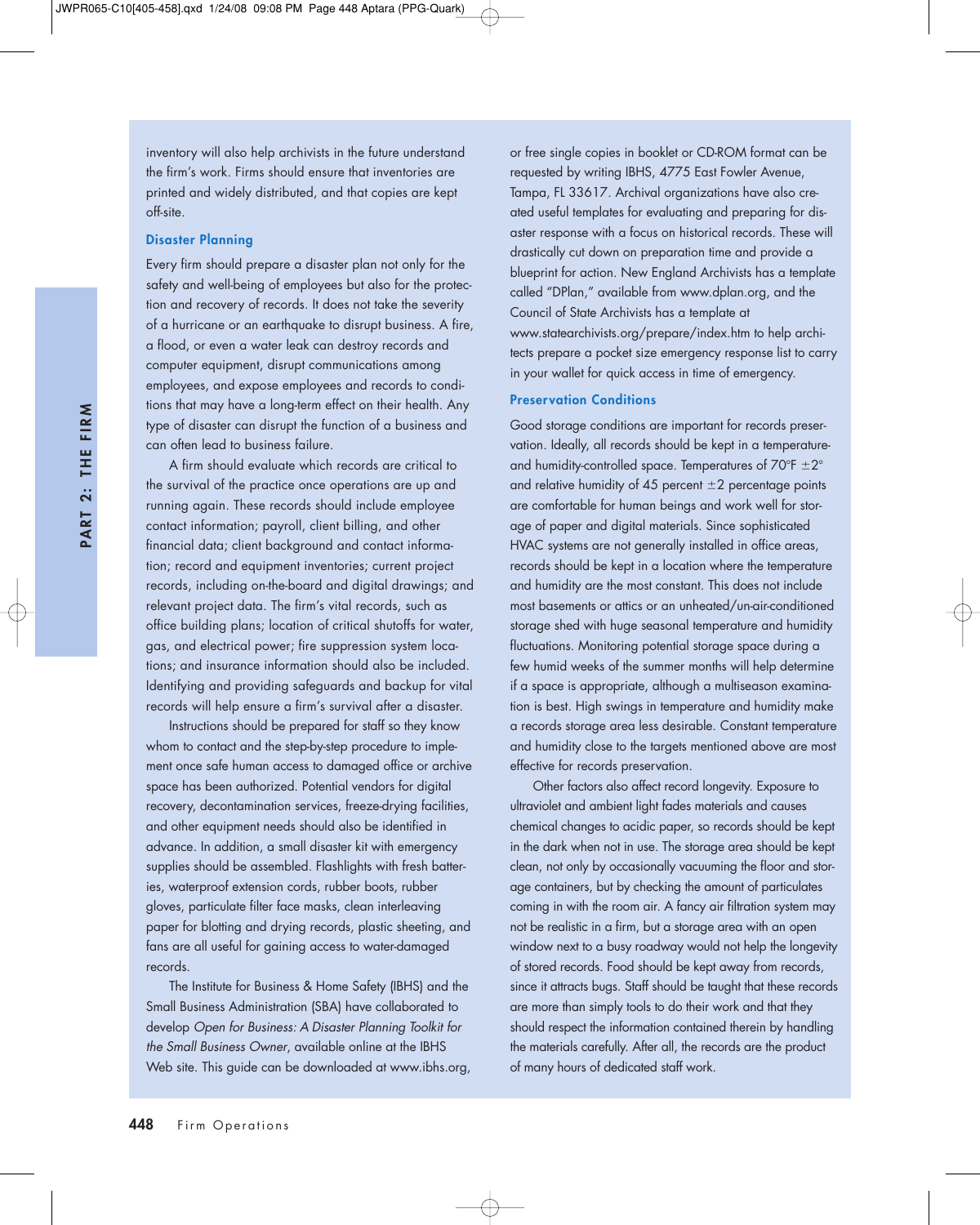#### Finding a Repository to Preserve your Architectural Legacy

Many firms do not have a consistent closeout process or a comprehensive records management procedure. This lack of attention to record keeping often means the staff keeps everything until they are out of space, at which point records are either saved piecemeal or everything is destroyed. An especially vulnerable time is when new staff members come in with little understanding of the legacy of the firm and "clean house" to make room for storage of current project records. To avoid this kind of loss, firms can make it a policy to carefully review records that have exceeded their legal record-keeping requirements before disposition.

Although most firms think their legacy will be preserved by their buildings, this is not always the case. Unfortunately, buildings that epitomize a specific architectural style or period can fall out of favor and be torn down or extensively remodeled to reflect a change in taste. Buildings that are not well maintained or have outlived their original function may be torn down to make room for new structures. However, if important textual job files, photographs, and design and construction drawings are given to an archive for preservation, the firm's legacy will survive beyond the building.

If there is a Committee for the Preservation of Architectural Records group nearby, a firm can seek the group's assistance in finding an archival facility that will take the firm's records. Firms can also contact local historical societies, museums, private archives, college or university archives, or state archives with an offer of firm records. Donating a small amount of money can offset the cost of preserving the records in appropriate acid-free box and folder housing. Better yet, firms can discuss the possibility of future donations well ahead of time and develop a relationship with a local historical repository. Archives and museums are in the business of preserving culture and history, and they will be interested in the work of architects.

#### Archivist's Viewpoint

*Architectural Records: Managing Design and Construction Records* (Society of American Archivists, 2006), by Waverly Lowell and Tawny Ryan Nelb, can help architects understand the point of view of those who believe the work of architects is important to preserve. The book is written for archivists and curators to help explain the mysteries of the architect's work process and jargon and makes recommendations for appraisal, arrangement and description, preservation, and use. Although it was written for archivists, the book can be used as a tool to help architects understand what types of documents archivists believe should be preserved and why, as well as how these professionals attack this effort.

Tawny Ryan Nelb

Issues of history and legacy, and even of business referral, are factors involved in the decision to keep records indefinitely. For example, if a firm develops a policy of keeping full project records for only ten years beyond substantial completion, it might wish to have a secondary review process at the end of the ten-year period to consider the following:

- 1. Does the project have long-term master planning considerations or potential future modifications and additions?
- 2. Does the project have any long-term use as a model for future projects in the office?
- 3. Does the project itself have long-term significance as a historic site?
- 4. Is the project significant from the historical point of view of the firm?
- 5. Does the owner have ongoing facilities management needs for the project?

If any of these or any similar question is answered in the affirmative, the firm needs a follow-up procedure to determine which documents are to be retained for a longer term. If the firm decides to keep only as-built drawings, project specifications, and final CAD files beyond ten years, it can quickly dispose of other project records.

This topic concentrates on retention of project-specific records and only touches briefly on general business record keeping. Some resources listed in "For More Information" at the end of this topic include recommendations for records retention for general business records—recommendations that probably apply equally well to many businesses and professions. A reasonable archival policy for general business records is to permanently retain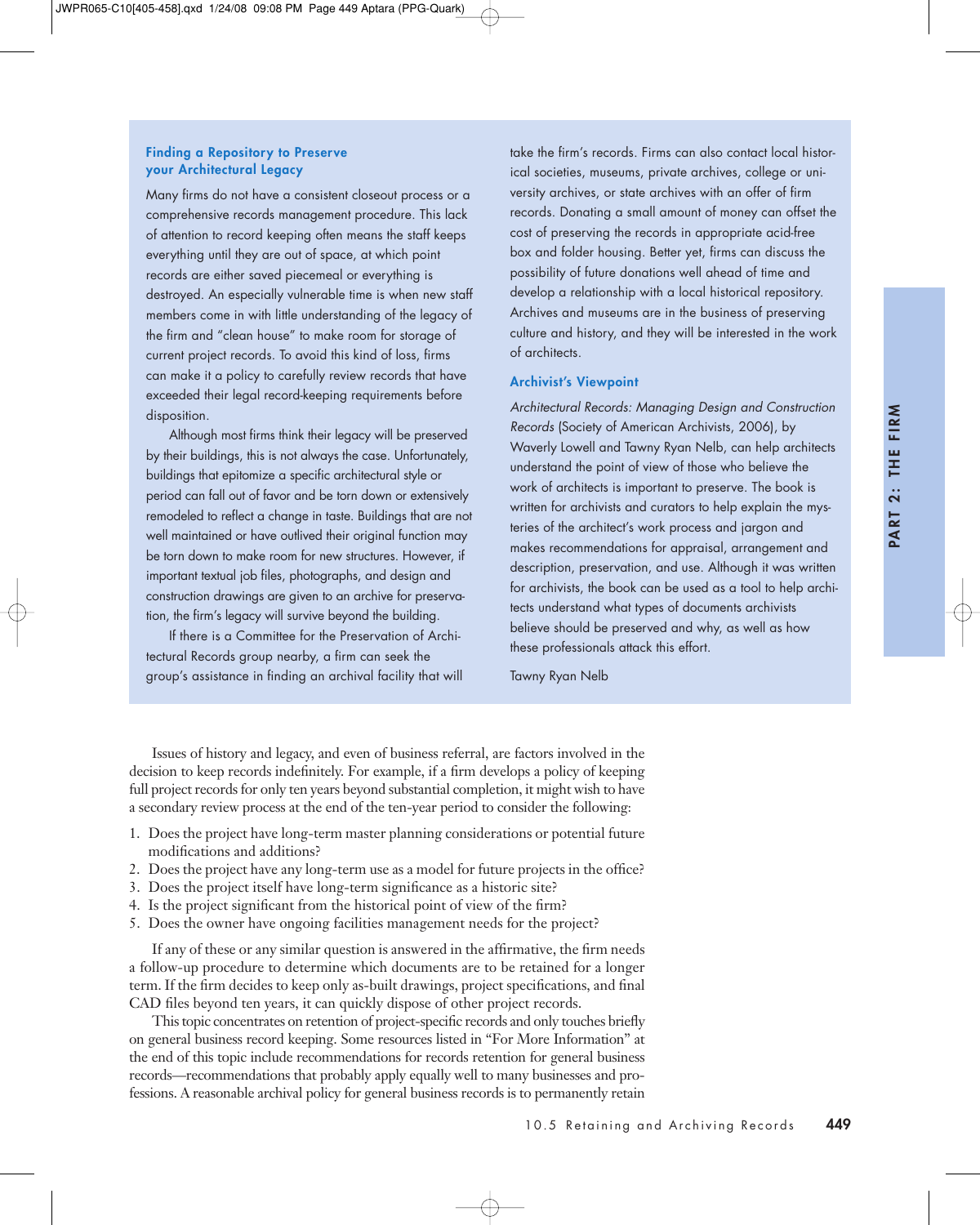# MASTER PROJECT LOG

An excellent tool for design firm record keeping is a master project log that chronologically documents the "story" of a project. In addition to drawings and specifications, the log includes a wide variety of other project records meeting notes, telephone records, on-site observation reports, requests for information, e-mail correspondence, and so on. The more complex the project, the more difficult it is to compile the log.

A master project log can be as simple as a clipboard chart hung on the wall as a reminder and a means for logging project records. In our digital age, though, more firms are using

digital databases for such logs. Information is entered in the database to record date of issuance, type of record, location of document, and key remarks about its relevance. This type of log or database file makes it easy to review a project story, as well as to search and retrieve information after a project has been completed. Keeping a log requires ongoing maintenance during the project, but it makes archiving much easier once the project has been completed. Those who share project information via project extranet (a secure bulletin board on the Internet) may find creation of this type of project database inherent in the process of electronic documents exchange.

# TYPICAL PROJECT RECORDS TO RETAIN

Project records other than drawing sheets, manuals and specifications, and other design material can be categorized as owner-architect records, team (consultant) records, and architect-contractor records. Records in each category that typically should be kept are listed below. In addition, records of transactions concerning the whole team should be kept.

#### Owner-Architect Records

- Contracts and letters of understanding
- Information provided by the owner (letters, memos, transmittals, e-mail), including memos prepared by the architect to confirm information that was delivered verbally (telephone calls, meetings)
- Presentation and submittal information and data
- Approval letters or meeting minutes that document approvals
- Logs and/or transmittals that record when contract documents were sent and returned
- Submittal and acceptance records of insurance (from owner and contractor)
- Reports of on-site observations
- Reports or directives by owner's representatives
- Certificate of substantial completion
- Certificate for final payment
- Architectural production budget, schedule, time, and expense records for each phase of design and construction and all relevant project financial records
- Final construction and final project costs

#### Team Records

Maintaining files of interactions between team members (including all consultants to the project) can be useful if

questions of responsibility and knowledge come into play.

- Minutes of any meetings or conferences, even notes and e-mail following informal meetings
- Memos of telephone conversations
- Logs and/or transmittals showing delivery dates for drawings and specifications
- Responses to requests for information and similar items
- Records of approval of drawings and specifications by the appropriate permitting authority or other jurisdictional authority
- Progress photographs (prints, slides, digital photos)
- Final construction cost (broken down by discipline)
- Fee/billing records by discipline

#### Architect-Contractor Records

- Bids from all contractors, not just the winning bidder (include subcontractor bids)
- Submittal records
- Action taken regarding progress schedules, testing, or special inspections
- Review and approval of shop drawings, including product data and samples of materials
- Applications and certifications for contractor payments
- Responses to requests for information
- Records of change orders, directives, or other instructions
- Reports of on-site observations

This list has been adapted and updated from text in the Information Management topic in the 13th edition of the Handbook.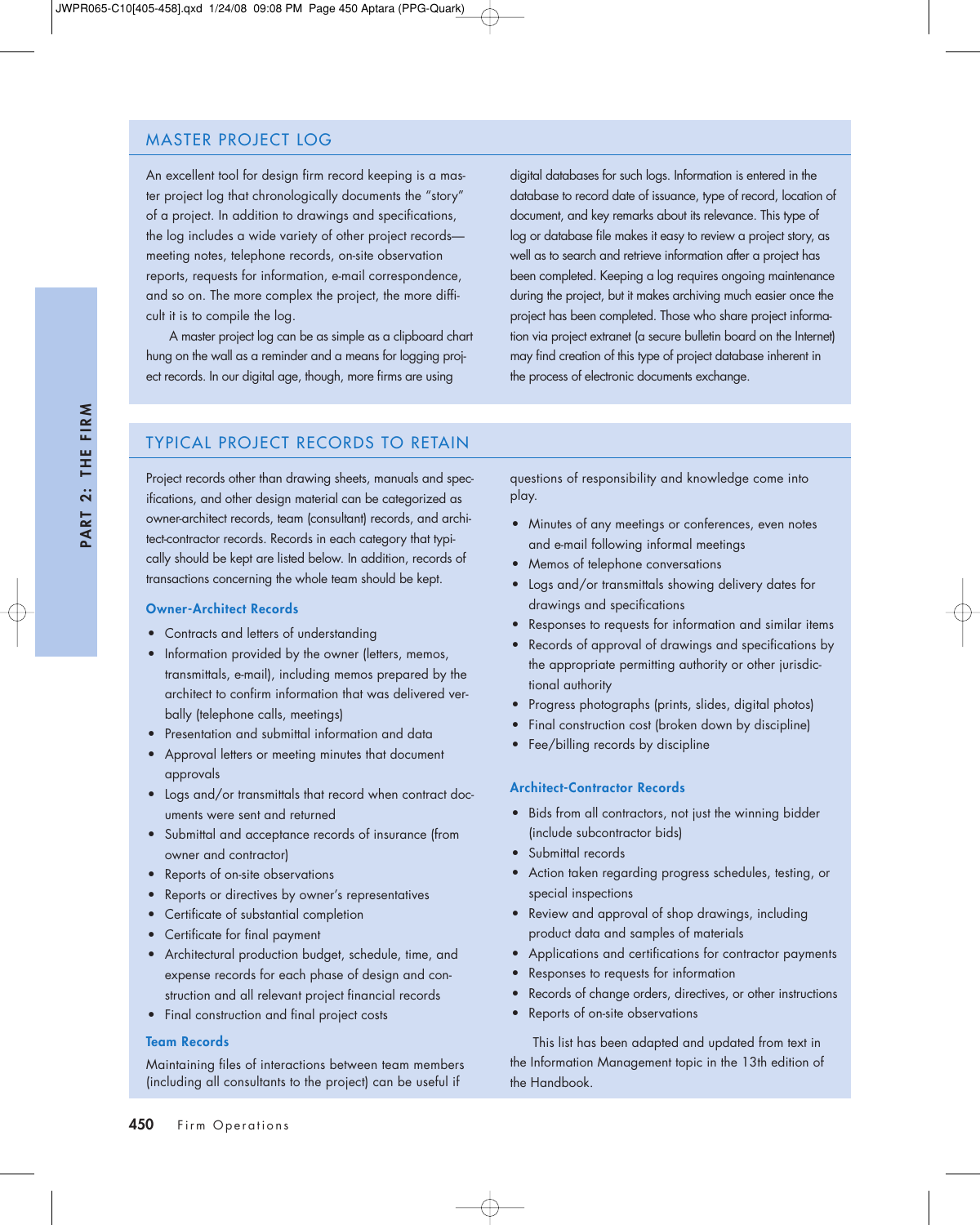all business organizational documents (e.g., partnership agreements, articles of incorporation, and so on) and all tax returns, pension and profit-sharing reports, and contracts. Under such a policy, general accounting support materials (e.g., bank statements, canceled checks, time sheets, etc.) would be kept only for the state's statute of repose period.

For project-specific materials, architects have a variety of items to consider, from original drawings to models to e-mail. What to keep, how long to keep it, and where to keep it all? Once a project has been completed, undertake a general winnowing process; at this point, keep only those documents that "tell the story." Eliminate superfluous information and documents that are unnecessary or duplicate others. It may be tempting to keep twenty incremental drawing sets in the quest to be comprehensive. However, for clarity's sake, the architect is better served by retaining a single key set of drawings that show development at the end of each major design phase.

Today, most architecture practices use a mix of paper and digital media. It is therefore prudent to keep one paper copy of each document and one digital copy (with a second digital backup copy at another site). Offices that still produce hand-drawn work might retain a print copy combined with the vellum or Mylar originals. In addition, such an office might want to invest in digitally scanning or microfilming drawings to be retained at another location. In general, whether using paper, digital media, or both, consider following the dictum: "two media, two locations." This practice can help prevent or minimize the risk of loss resulting from vandalism, theft, or disasters such as fires, floods, and earthquakes.

The first stage of the winnowing process at the end of a project can be managed by highlighting the master project log or database to identify what should be archived and what can be discarded. If a master project log was not maintained during the project, one can be created as part of the initial project archiving process. Doing this will save future time and frustration spent trying to attack twenty ambiguously labeled boxes of paper. The materials saved during the first level of records retention should remain as is throughout the first archival period. If a firm has no other overriding priority, the length of the state statute of repose may be a handy and prudent guide to how long this first stage should last.

The second stage may be considered the historical archive stage. As shown in the sample retention schedule, deciding which materials to retain at this point might involve choosing one particularly telling designer's sketchbook or one or two schematic design sheets. Or it may be determined that no material from the project need be saved at all. In this process of paring down the project records, the firm's perspective changes from trying to tell a complete story to picking out a few highlights of the project story for future reference. Think in terms of how the office might return to a project after fifteen years and what information would be of interest at that time, such as how and why a particular design choice was made.

In the sample schedule, representative periods for retention of the primary project documents are based on winnowing the records for the first archive period and selectively reducing them for historical archiving. Of course, every office is different, so each firm should carefully consider its situation and priorities before putting any such schedule into effect.

#### Develop and Write a Retention Policy

Once a firm has identified its current procedures and determined which records it needs to keep and for how long, the how-to for executing and maintaining a sound records retention system can be tackled. In the past, this was simply a matter of considering how to file and store the vast amounts of paper each project generated. Now that so much work is stored in digital format, the challenge is to develop a coherent strategy for dealing with digital storage as well. Traditionalists may strongly disagree with technologists about whether digital storage will completely replace archives of paper records, but they certainly recognize the trend is toward increased archival storage in digital formats.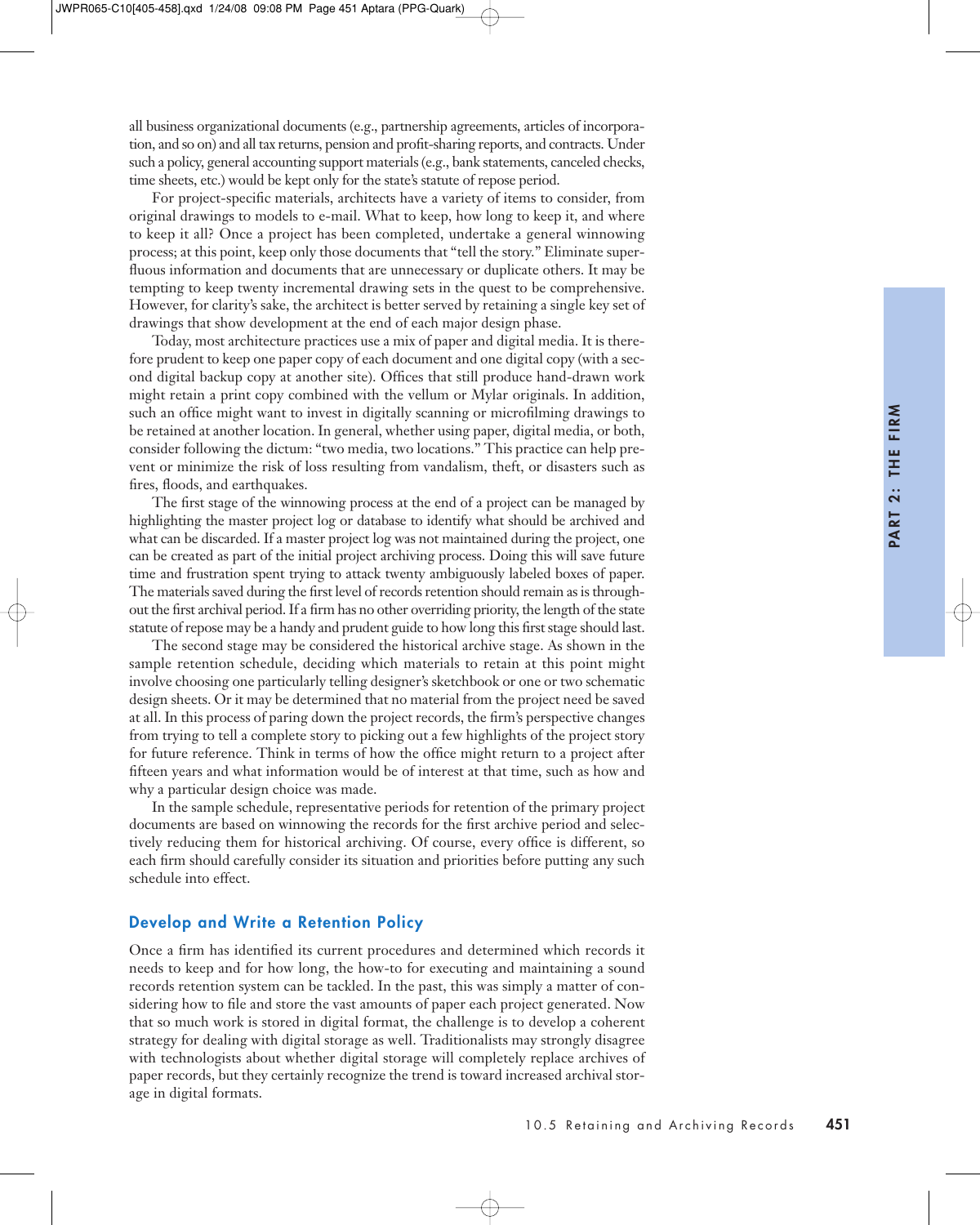Whether a project-based filing system is complex or simple, the majority of architecture firms use some type of job number or similar keying system as a labeling prefix to each job record. Records of a particular project are segregated from those for other projects and from general office documents. Surveys of current practice indicate that a numbering system, such as the year followed by a chronological project number (e.g., 07004 for the fourth project started in 2007) is preferable to relying only on project names because these do not contribute any sense of chronology and similar project names can be confusing. An added benefit of numerically labeled records is that they simplify retrieval of files and folders.

The danger inherent in most office hierarchies is that the answer to the question "Who decides?" is critical to the success or failure of a records retention policy. Obviously, the issue is moot for most sole practitioners, but its importance increases in direct relation to the size of the firm.

To ensure a records retention policy that is realistic, upper-level decision makers, office staff who maintain and archive project records, and the firm librarian, if there is one, should all be involved in developing it. This approach can help ensure the system is one that can be maintained from project to project and will not be relegated to a fancy binder that gathers dust on the shelf.

A key factor for the success of a records retention policy is whether the procedures proposed are practical to implement and maintain in the existing office environment. Records retention is an ongoing process that requires periodic evaluation, from project to project and from year to year. To sustain such an effort, it is important for a firm to have clear lines of responsibility for the archiving effort. Assigning someone to oversee the effort on an ongoing basis is particularly helpful.

# IMPLEMENTING YOUR RECORDS RETENTION POLICY

Bear in mind that a records retention policy can only rarely be implemented in one fell swoop. A number of practical issues are associated with implementing an office records retention policy. These include determining how to apply retention procedures, what kinds of formats to use, where records should be stored, and the storage conditions needed for certain types of materials. In addition, decisions will have to be made about issues of security, confidentiality, and insurance. However, a key factor for the success of a records retention policy is ensuring that its procedures are practical to implement and maintain in the existing office environment.

#### Format of Records

A recent survey of architecture offices from the archivist's perspective revealed that most of the firms that reported saving their older project drawings electronically had carefully stored the disks but—when challenged—could not find the hardware and software needed to read them. Firms do not realize that when they change equipment or programs, their older electronic files may become obsolete. Every change requires a decision regarding whether to keep the older hardware and software in storage or to migrate the files, which may not be compatible.

The issue of document formats is a volatile one because the role paper plays in offices is changing dramatically. Paper is becoming more of a temporary medium and less an original or even preferred archival medium. For example, if an office routinely corresponds with clients or contractors via e-mail, what is the "original"? The paper message or master project log printed for office distribution is merely a copy—in fact, the correspondence may never be printed on paper at all, and yet it is an essential piece of record keeping.

Traditional archiving methods for paper, vellum, Mylar, and microfiche are no longer as relevant, although they continue to offer firm staff a certain comfort level. Considerable research is available on how to provide a controlled environment to deal with light, humidity, and temperature so that hard-copy documents can be preserved for long-term accessibility. But be warned that investing heavily in such options may not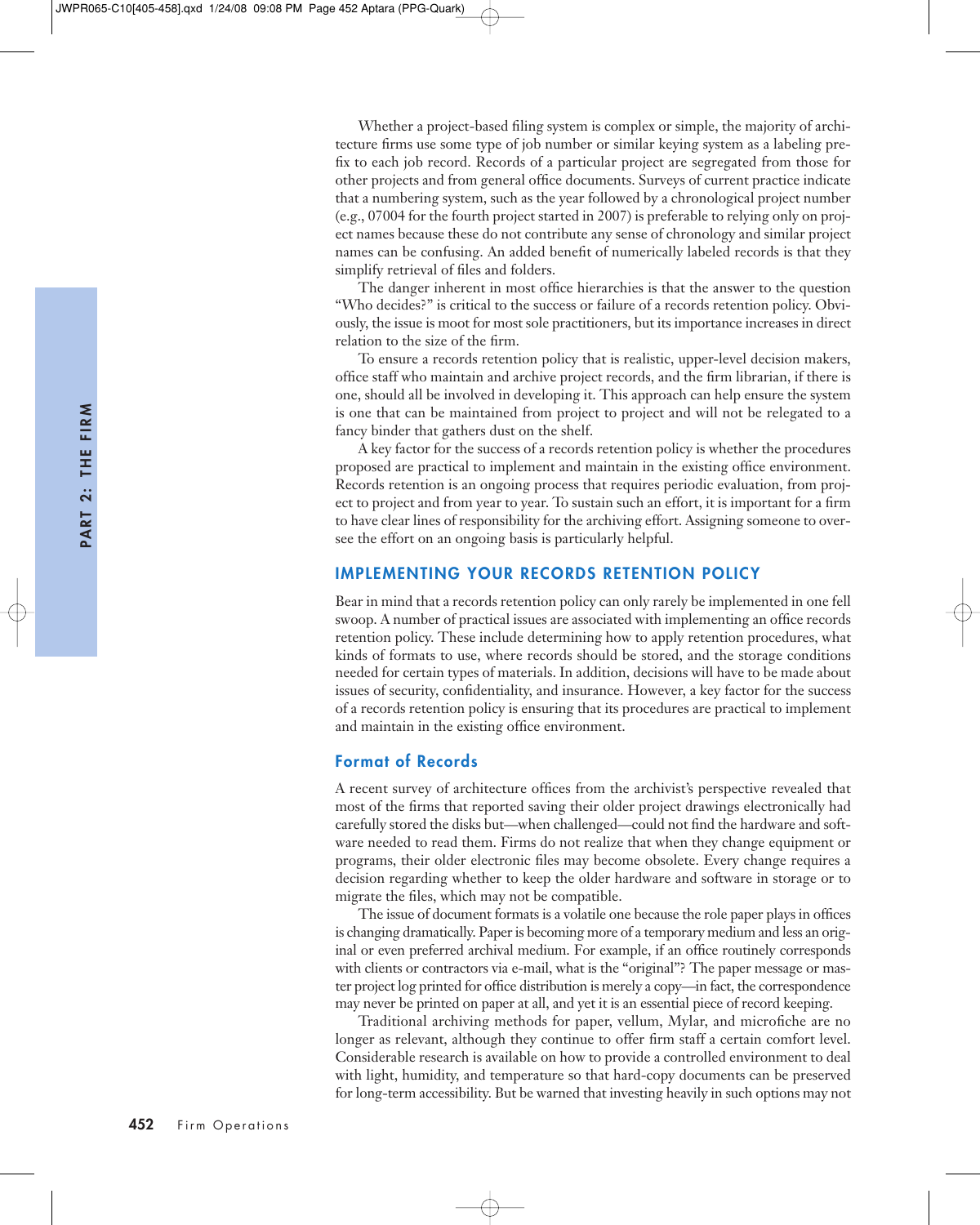be a wise records retention policy for the future. Documents and files are increasingly being produced and stored digitally. Given the current state of the profession, it is—to repeat—prudent to follow the policy of "two media, two locations." One medium is hard copy (paper) and the other is digital—and digital media may indeed replace the traditional backup methods of film and microfiche.

# SAMPLE RECORDS RETENTION SCHEDULE

In this schedule, SSR signifies a period for initial retention equal to the applicable state statute of repose period. This may be followed by a secondary process to select records for a historical archive.

#### All Business Organization Documents

| Partnership agreements, articles of incorporation, bylaws, annual meeting minutes, etc.                                   | Keep permanently |
|---------------------------------------------------------------------------------------------------------------------------|------------------|
| <b>Accounting/Financial Records</b>                                                                                       |                  |
| Statements, checks, time sheets, expense reports, payroll,<br>accounts receivable/payable                                 | <b>SSR</b>       |
| Income tax returns                                                                                                        | Keep permanently |
| Pension/profit-sharing records                                                                                            | Keep permanently |
| Project Records (One Print Set/Hard Copy, Two Digital Copies)                                                             |                  |
| Proposals, job selection correspondence and materials                                                                     | <b>SSR</b>       |
| Contracts                                                                                                                 | Keep permanently |
| Master project log (or project database)                                                                                  | Keep permanently |
| Drawing and Specifications (One Print Set/Hard Copy,<br><b>One Microfilm or Two Digital Copies in Separate Locations)</b> |                  |
| Project designers' sketch books                                                                                           | SSR, then select |
| Preliminary design and sketches (selected)                                                                                | SSR, then select |
| Feasibility, schematic design, design development sets                                                                    | SSR, then select |
| Presentations, models, and renderings                                                                                     | SSR, then select |
| Surveys                                                                                                                   | <b>SSR</b>       |
| Consultants' drawings                                                                                                     | <b>SSR</b>       |
| Final bid and final construction documents                                                                                | Keep permanently |
| As-built or record drawings                                                                                               | Keep permanently |
| Project Administration (One Print Set/Hard Copy, Two Digital Copies)                                                      |                  |
| Permits and approvals and sign-off                                                                                        | Keep permanently |
| Construction contracts                                                                                                    | Keep permanently |
| Shop drawings                                                                                                             | <b>SSR</b>       |
| Job photos, slides, videos                                                                                                | SSR, then select |
| <b>Correspondence (One Print Set/Hard Copy, Two Digital Copies)</b>                                                       |                  |
| Letters/memos between all contract parties                                                                                | SSR, then select |
| Studies and reports                                                                                                       | SSR, then select |
| Meeting notes                                                                                                             | <b>SSR</b>       |
| Telephone logs                                                                                                            | <b>SSR</b>       |
| Project e-mail                                                                                                            | <b>SSR</b>       |
| Project accounting reports and invoices                                                                                   | Keep permanently |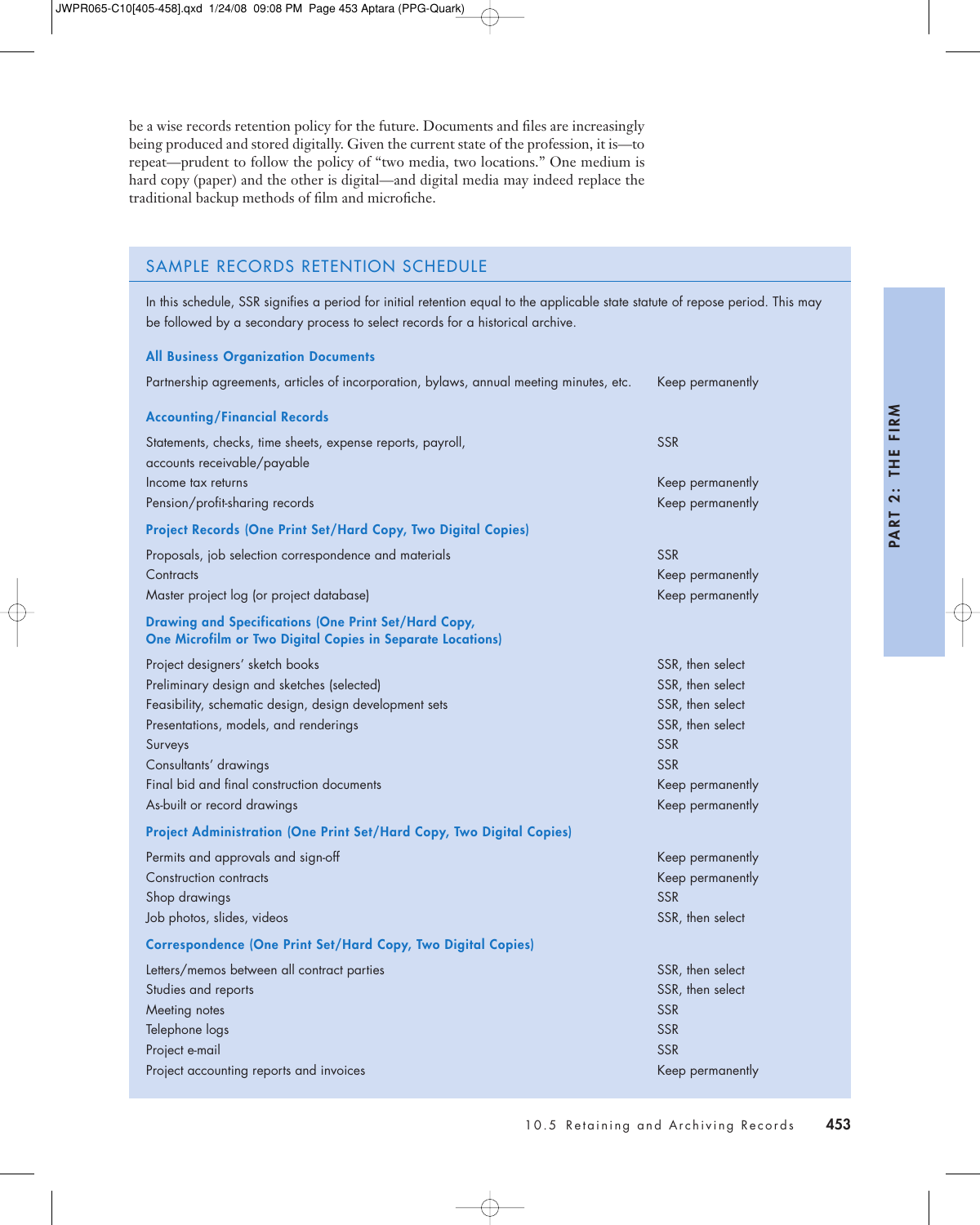A common question on the subject of digital storage has to do with the format of the digital documents. As software programs come and go, a practitioner might, for example, rightly ask today, "What good was archiving all my documents in word processing program X, when that program is no longer widely supported? And how will I know that the documents I archive today will even be readable in ten years?" Certainly these are valid questions, which are perhaps best answered by conservative watchwords such as "safety in numbers" and "stay in the middle of the road." In today's state of technology, this primarily means employing widely used mainstream programs. It also means that any records retention policy should include periodic evaluation of the format of the retained documents. As an example, if a common spreadsheet program should start to lose ground to another spreadsheet program, the firm should decide—as a matter of policy whether to convert, or archive a utility to convert, documents in the older program.

The National CAD Standard (NCS) also will have an effect on the format in which CAD files are stored. Conforming to NCS requirements will help ensure accessibility, usability, uniformity, and readability of archived files stored on-site and off-site. Currently, the NCS requires that files be archived in AutoCAD 14-DWG format. The NCS also strongly recommends archiving CAD files so they have a one-to-one correspondence with each plotted drawing sheet of a set. Many architects have CAD files set up so that a single digital file may be configured in alternative ways to be the source for multiple plotted drawing sheets. This procedure enhances efficiency in the use of CAD data but may lead to confusion for future reconstruction of any particular drawing sheet. Thus, the NCS recommends that each plotted project sheet be separated and archived as a distinct CAD file while these multiple configurations are still fresh in the architect's mind.

#### Hard-Copy Storage Issues

Storage issues for items such as linen, vellum, Mylar, photographs, slides, and paper records are well known, if often ignored by architecture offices. The primary enemies of these media are light, temperature, humidity, and pollutants. Sadly, these foes are routinely overlooked when more pressing concerns override them, and firms end up storing their boxes of records in their least expensive spaces, such as basements, attics, garages, and even barns. However, if a firm is up to the task, archivists recommend that all hardcopy information be printed or copied on acid-free or archival-quality paper or media and then stored in a climate-controlled space at  $65^{\circ}$  to  $70^{\circ}$ F with relative humidity of 35 percent. Under these conditions, paper records may last as long as 200 years. However, under the worst conditions, they may not survive a neighbor's plumbing leak next week.

Clearly, such stringent environmental requirements present vast practical problems for all but the most well endowed architecture firms. A common solution is to transfer all information to be kept for the long term to a different and more compact medium, such as microfilm, photographs, and slides. This step—best accomplished at the initial archiving stage at the completion of a project—provides a natural incentive to weed through the mass of initial information. The end result is a more compact and accessible package that is much more likely to be stored in an environmentally appropriate space.

With so much of today's documentation being produced in a digital format, architecture firms are moving away from long-term microfilm and photographic storage. For many firms, it is easier to scan remaining hand-drawn or hard-copy records into digital formats.

#### Digital File Storage Issues

Digital storage presents its own unique challenges. Concerns revolve around the media used and the storage location. For example, tape backup of digital files is already falling out of favor, even for short-term storage, and is certainly not viable as a long-term solution. Many offices are turning to CD-ROMs as a medium that can quickly record and store a large amount of data (an entire medium-size project might be archived on three or four

CDs are read through the clear plastic bottom side, but the data are stored just below the label side on top. Keeping both surfaces free of scratches is necessary to retain the information on the disk.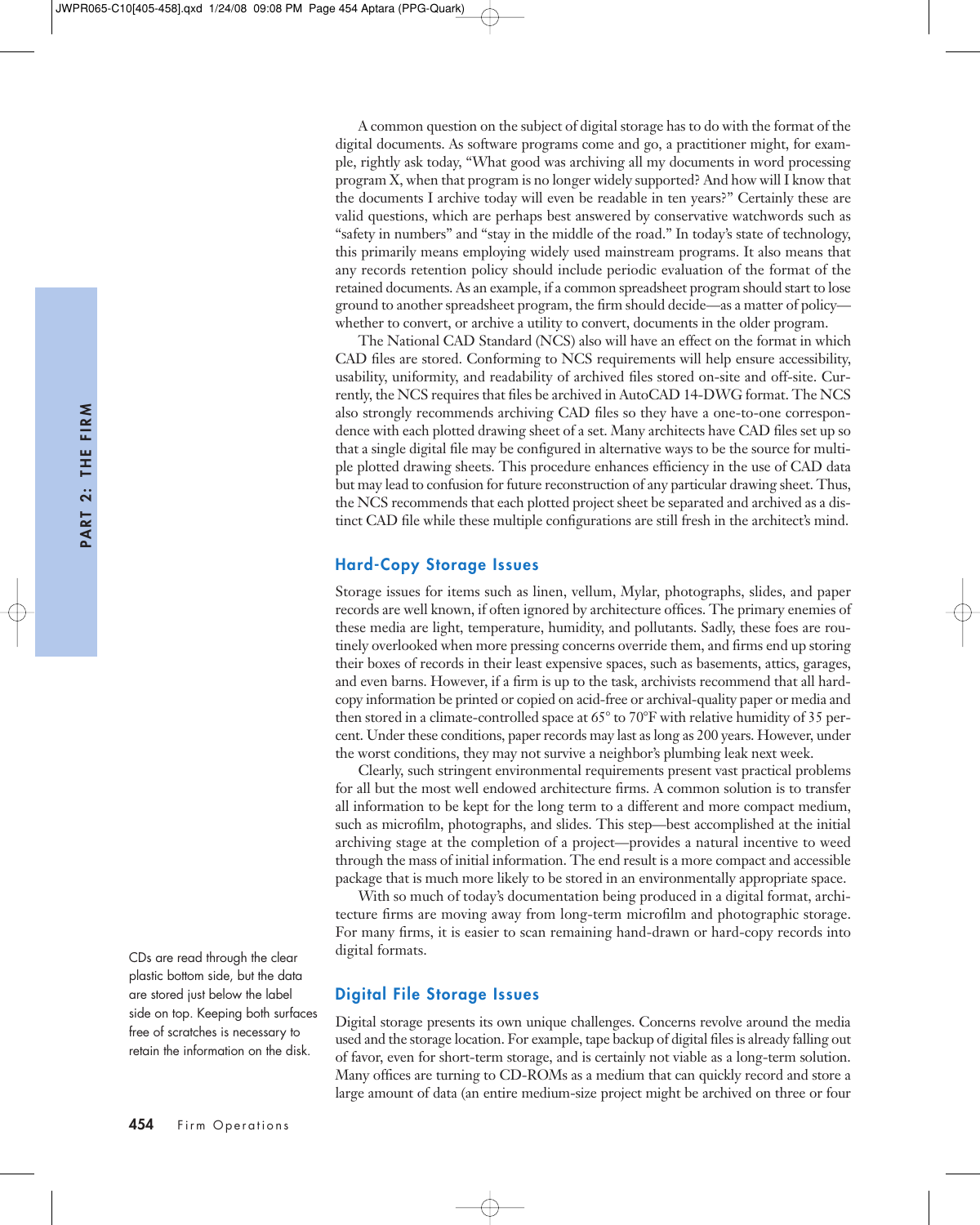# DIGITAL RECORD KEEPING

Digital record keeping has become a major preservation issue. Most architecture firms now use digital records for correspondence or for project records, including creating drawings using computer-aided design (CAD) or, more recently, building information modeling (BIM) software. Unfortunately, as anyone who has lost digital files knows, digital records are among the least reliable forms of storage for the long term. It is ironic that just when paper manufacturers have changed to alkaline processes that make paper last longer than at any time in the past 150 years, the transfer to digital technology has created a whole host of difficult questions for records managers and archivists.

#### Digital Preservation

Firms keep records for legal reasons and to maintain as-built or record drawings for the life of the building. Preserving a firm's architectural legacy over many generations has even more rigorous longevity requirements. In all cases, the need to keep records may exceed the ability of the firm to keep them in their original digital format. Unlike paper-based records, which require little special effort (other than a fairly stable environment) to preserve for 100 years or more, digital storage media such as tapes, compact discs, and future new media will require ten to fifteen conversions over that same period. Not all conversions are backward-compatible, especially if a few versions of the same software have been skipped. As well, not all conversions accurately translate the data, especially when it comes to CAD records.

It is not yet known how long digital media such as compact discs will actually remain functional. Vendors claim everything from one year to 300 years, depending on their proprietary manufacturing process. The move to dye-based compact discs that are susceptible to degradation from ultraviolet and ambient light presents some concerns even for short-term storage.

In actuality, the preservation of digital storage media is moot in most cases, since the more immediate problem of converting to new software and hardware far surpasses the question of how long the digital storage media will last. Conversion to new storage formats, software, and hardware is the major problem. Due to changes in technology, most people can no longer read a 31⁄2-inch floppy disk on a new computer. Trying to convert older CAD records stored on even more obsolete storage formats, such as 8-inch floppies or Bernoulli boxes, is practically impossible.

Software, too, changes rapidly, and missing conversion to more than one version may put migration to new software at risk.

For records a firm would print for distribution anyway, it is a good idea to avoid relying solely on digital storage material for record keeping until the preservation issues have been resolved. Digital media should be used for instant access (as long as it lasts), and information should be printed onto readily available alkaline or acid-free paper for preservation. Of course, some digital materials will never be printed and must stay in their original digital formats to retain their usefulness and functionality as a record. These materials present difficult problems for the long term.

For archivists and conservators, maintaining digital records is one of the last unresolved preservation frontiers. Archivists and records managers are looking at conversion to migrate old data to new software and hardware, emulation to replicate the "look and feel" of software output, and Web-based preservation technologies. A standard approach has not yet been found.

#### CAD Records

Since computer-aided design became the drafting workhorse in the 1990s, most firms create a major portion of their drawing and modeling records using digital design software. With complicated interdependent software and often a variety of platforms working together to create a record, CAD records present a difficult problem for architects and others trying to preserve records either for shortterm legal requirements or long-term legacy needs. Archivists and other curators, along with organizations such as the National Institute of Standards and Technology, the Library of Congress, and the National Archives and Records Administration (NARA), are trying to develop preservation strategies for all types of electronic records. For example, NARA is working to develop the Electronic Records Archives (ERA) to provide access to electronic records without dependence on any specific software or hardware.

Some design practitioners concerned about the longterm implications of record-keeping and impatient for progress have forged ahead to offer some useful models. In *CAD: A Guide to Good Practice* (Archeology Data Service at http://ads.ahds.ac.uk/project/goodguides/ cad), Damien Robinson, Harrison Eiteljorg II, Jeremy Huggett, and Kate Fernie focus on standardized drawing *(continued)*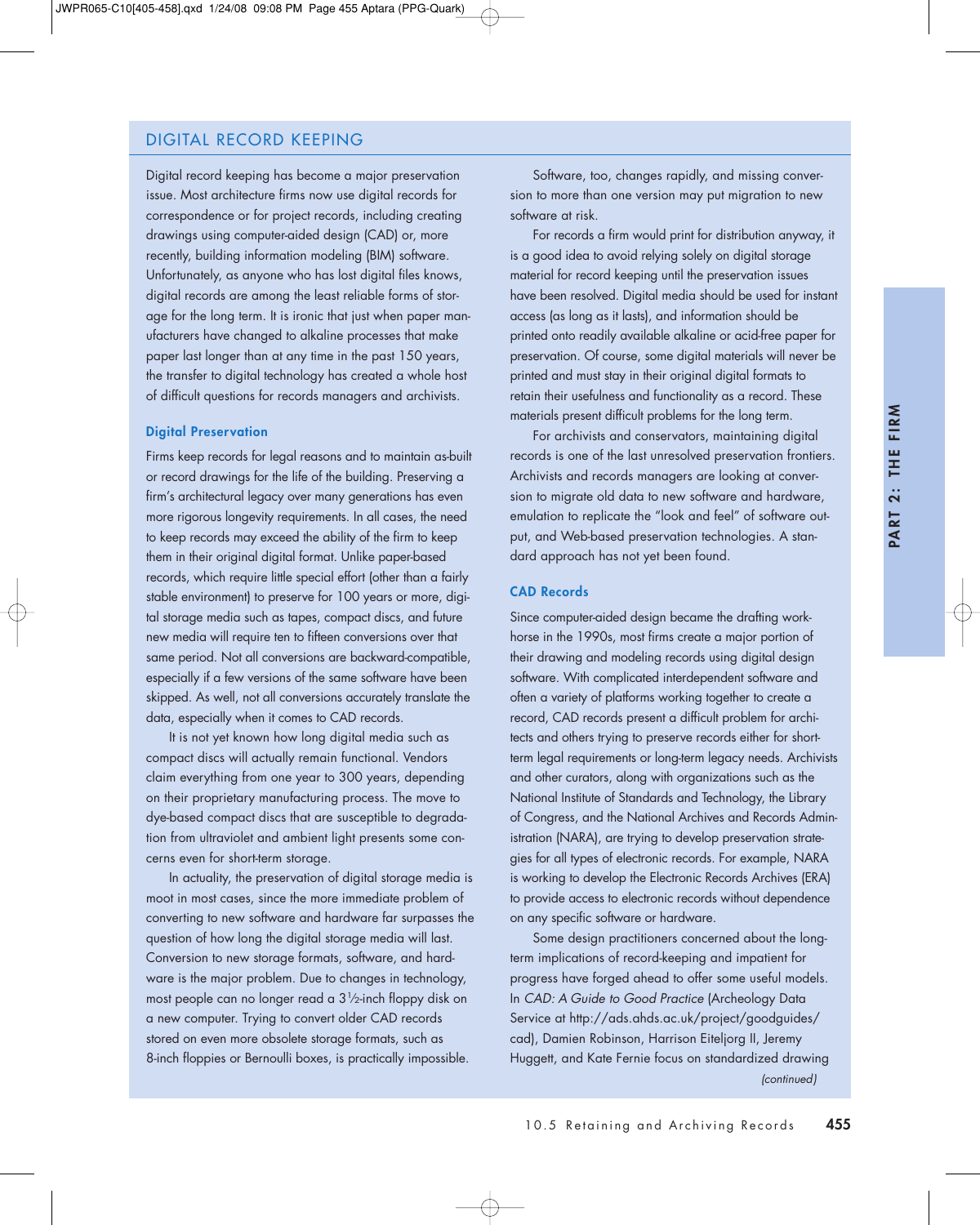conventions, layer naming schemes, file formats, and descriptive data to allow for conversion. Keith Westcott, in *Preservation Handbook: Computer Aided Design* (Arts and Humanities Data Service at http://ahds.ac.uk/preservation/cad-preservation-handbook.pdf), discusses a migration approach and saving standard formats. Perhaps the most innovative and complete work yet is the approach of the Art Institute of Chicago (AIC), described in *Collecting, Archiving, and Exhibiting Digital Design Data* (AIC at http://www.artic.edu/aic/collections/ dept\_architecture/ddd.html). This publication, authored by Kristine Fallon Associates and funded by the Schiff and Graham Foundations, offers a model using a two-tiered preservation strategy in which materials are archived in a limited number of formats and "native data" (the original software, such as Autocad®) is collected and preserved at

the bit stream level. This model also uses DSpace, a Webbased digital library system, to capture, store, index, and preserve digital intellectual output. Critical attention is paid to the metadata (data on data) that describes the information needed to retrieve in standardized ways. The AIC is moving forward with this model and will soon freely provide the software they develop to any interested institution.

Although all the answers have not yet been found to guarantee long-term preservation of digital records, developing methodologies will help archivists, curators, and design firm records managers preserve architectural records, including digital materials, to make sure the cultural contributions of architects survive beyond their buildings.

Tawny Ryan Nelb

CDs). But even CDs have a defined shelf life. The CD-ROM disks an office might typically use today have a projected shelf life of 75 to 100 years after recording. However, an errant scratch on the top or bottom of a CD might completely negate the data, so alternative backups and a maintenance plan need to be part of the records-retention policy.

Some firms are turning to the Internet for online backup and archiving services. Data may be stored on servers located across the continent, which serve as a second location. The caveat to this solution is whether the selected service will still be in business ten years hence. Finding online services with good track records and longevity of operation is an important consideration. (See "For More Information" for some online storage recommendations.)

In any case, it is clear that digital records retention does not permit a firm to simply "store it and forget it." An archival policy needs to address backup plans as well as periodic reevaluation of media. The advantage, however, is that digital storage is extremely compact and easily transferable from one medium to another or from one location to another.

# Security, Confidentiality, and Insurance

It is a sad fact of our times that security against crime and terrorism is now a factor not only in risk assessments of architecture designs but in records retention policies as well. Client confidentiality has certainly always been an issue.

A suggested aspect of any records retention policy is to give each archived project a risk management rating. Depending on the type of practice, certain institutional projects or other potential crime or terrorist targets may be deemed high risk and require protection from easy access by staff as well as outsiders. Keeping certain archived records under lock and key with restricted access and instituting password security on designated digital records are possible security measures for such high-risk projects. Such evaluations and precautions are not welcome chores in everyday practice, but unfortunately, consideration of them has become a part of every architect's practice.

Insurance is an obvious concern as well. While traditional policies may help cover the cost of replacing hard-copy archived records, loss of electronic records may not be covered unless specifically requested. To stay on top of this, firms should periodically review office insurance provisions as part of the records retention policy.